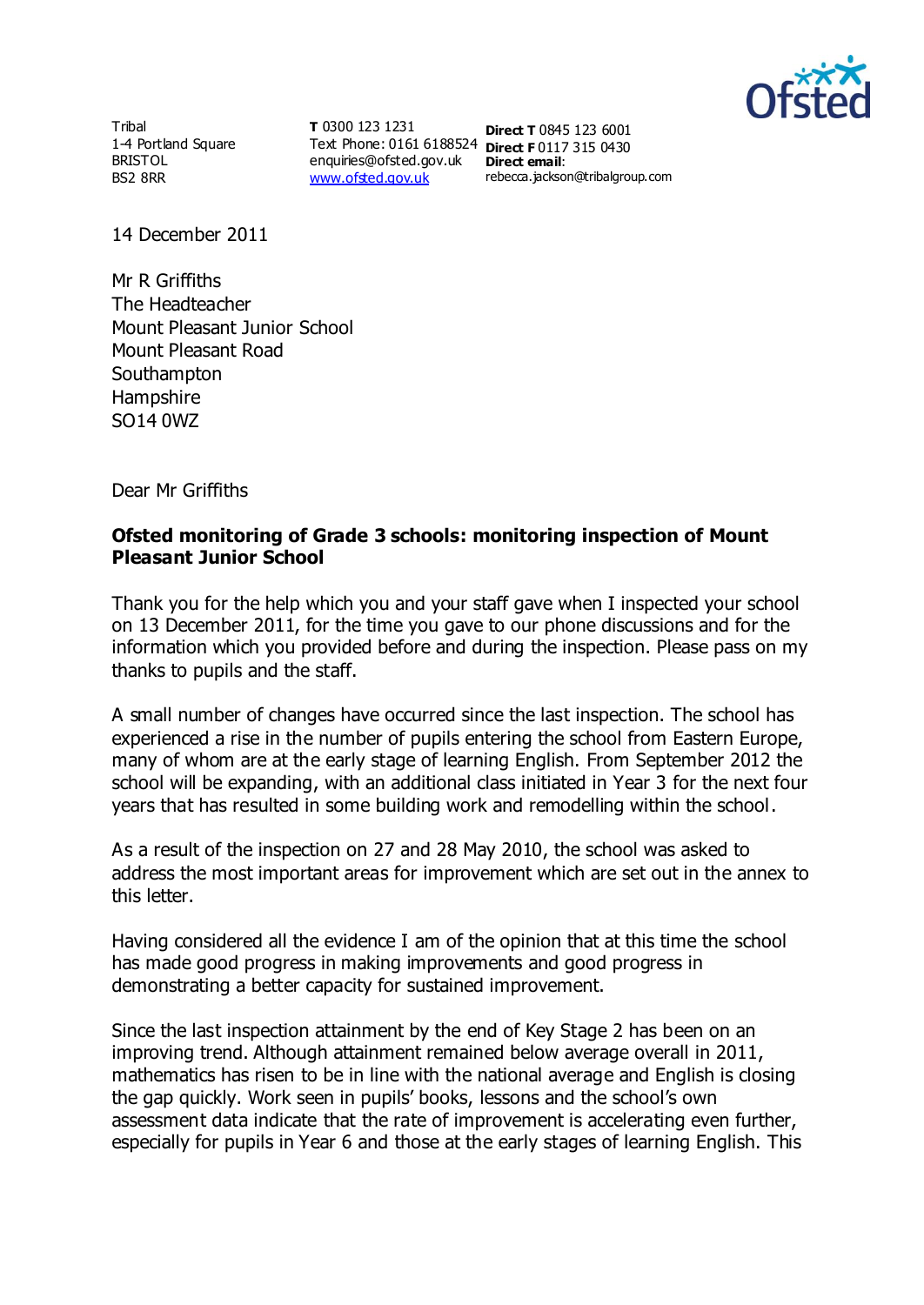

improving picture is a result of new and robust procedures that have successfully focused on improving the quality of provision and raising pupils' achievement swiftly.

The use of assessment and monitoring information has improved significantly since the last inspection, leading to raised aspirations and expectations of pupils' capabilities. Analysis of the information enables early identification and intervention with pupils who have gaps in their learning. Intervention and support are robust. Teachers are increasingly using pupils' prior learning to set challenging, yet attainable, targets and tasks that are better matched to pupils' needs and abilities, especially the higher attaining. As a result, pupils of all ages are making accelerated and frequently rapid progress. In one successful mathematics lesson pupils' work from the previous day was used to highlight strengths and to sensitively redirect pupils who had missed the identification of equivalent fractions. Work was subsequently given to ensure any gaps in understanding were tackled and more able pupils were extended fully. Teaching makes consistent use of success criteria in lessons and in marking so pupils better understand what they are aiming to achieve, how well they are doing and how to improve further. Equally, pupils know their targets and how to achieve them. Observation and intervention by teachers or learning support assistants, at the correct time, are helping pupils to make swift progress in both mathematics and English. Pupils talk knowledgably about how CTG (closing the gap) comments help them to reflect, check their own work and make progress towards their targets.

In the lessons observed teachers used questioning effectively to engage pupils and extend their knowledge and understanding of the subject. In one good English lesson questions checked that pupils were able to identify key vocabulary and techniques that make a story interesting before starting to write their own. The pace of lessons and learning is improving and time is mainly used effectively to consolidate learning before moving to the next task. However, this is yet to be embedded firmly in all classes.

Attendance has steadily improved over the last couple of years. In the last three months the highest ever levels of attendance have been obtained and are now above the national average. This is because robust new sanctions and rewards have been introduced to encourage better attendance. Senior leaders have increasingly found ways to engage with parents and carers since the last inspection. The work of home link staff is effective in helping parents and carers to understand more clearly the impact non attendance can have on achievement. Parents and carers have more opportunities to become involved in their child's education and workshops have been introduced on how adults can support learning at home.

The monitoring of teaching and learning has improved. Senior leaders have introduced clear criteria that are shared with all staff so everyone has a common understanding of what constitutes good and outstanding teaching and learning. Staff have ample opportunities for professional development and, increasingly, to observe and share effective practice. This is leading to more consistently good teaching across the school. The roles and responsibilities of year leaders and other middle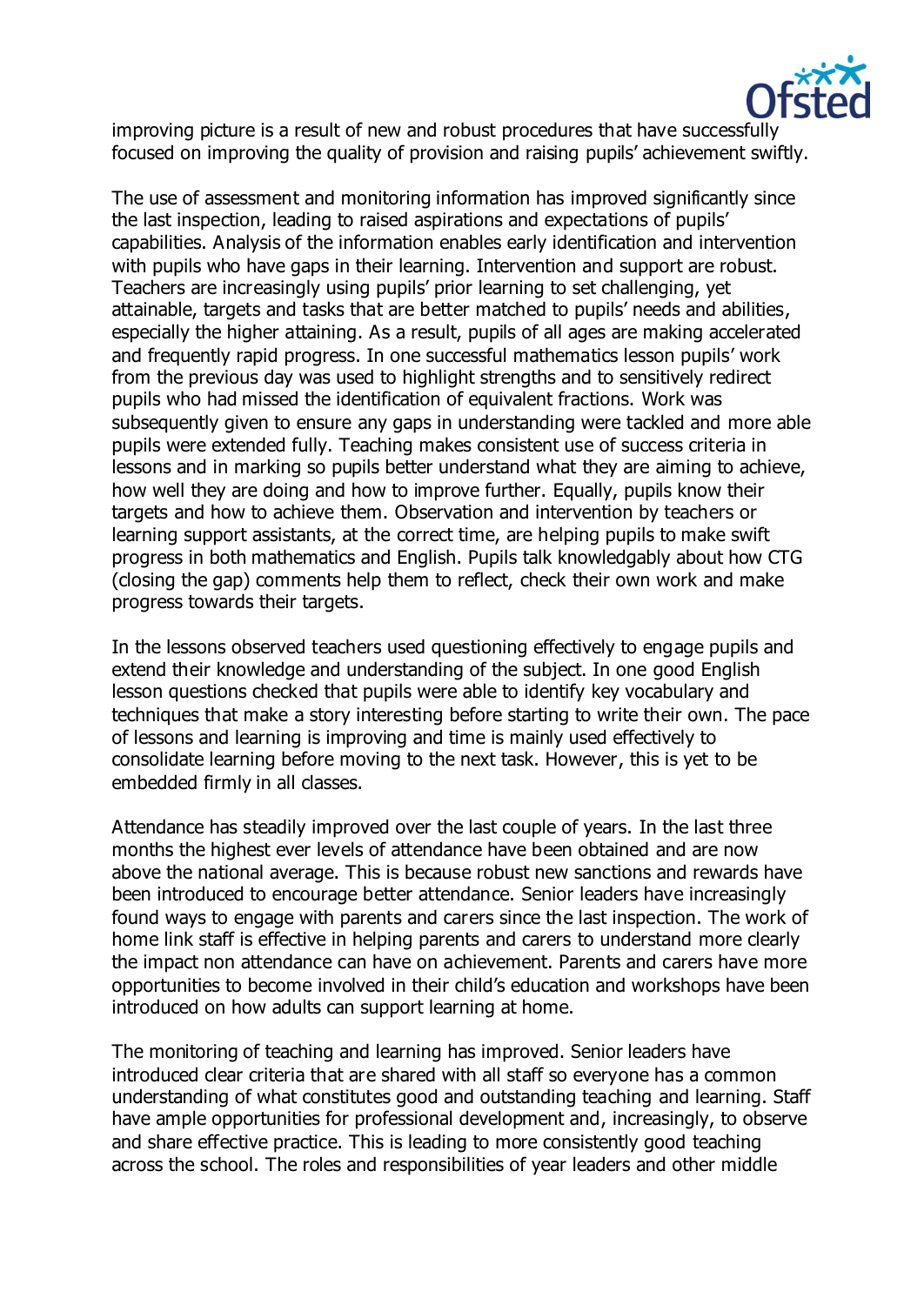

managers have been strengthened. These staff are more involved in monitoring, evaluating and driving improvements in their areas of responsibility. Senior and middle managers observe lessons together, which is helping to bring about the greater consistency in teaching and learning between age groups and subjects. More emphasis has been placed on monitoring pupils' learning and progress, both in lessons and over time, and teachers are robustly held to account for the progress of pupils in their class.

Senior leaders have taken decisive actions since the last inspection that are improving the quality of the school's work rapidly. They have created a cohesive team and positive learning environment, leading to the improving quality of teaching and learning. New robust systems are ensuring everyone at the school is moving forward together at pace. Initiatives are leading to the improving trend in pupils' attainment and an increased rate of progress, indicating a better capacity for sustained improvement. Teachers are enthused by the new drive for improvement and those spoken to said that 'everyone is on board with the changes because we can see the difference it is making'. All staff acknowledge that some inconsistencies remain in how fully initiatives are embedded between age groups and classes.

The local authority provides effective support. Teachers at the school have had a range of opportunities to work with advanced skills teachers for literacy and numeracy as part of an intensive support programme. They have also worked alongside a lead learner in the use and moderation of assessment to support learning. Senior leaders have been supported well with self-evaluation activities and making secure, moderated judgements.

I hope that you have found the inspection helpful in promoting improvement in your school. This letter will be posted on the Ofsted website.

Yours sincerely

Judith Rundle **Her Majesty's Inspector**